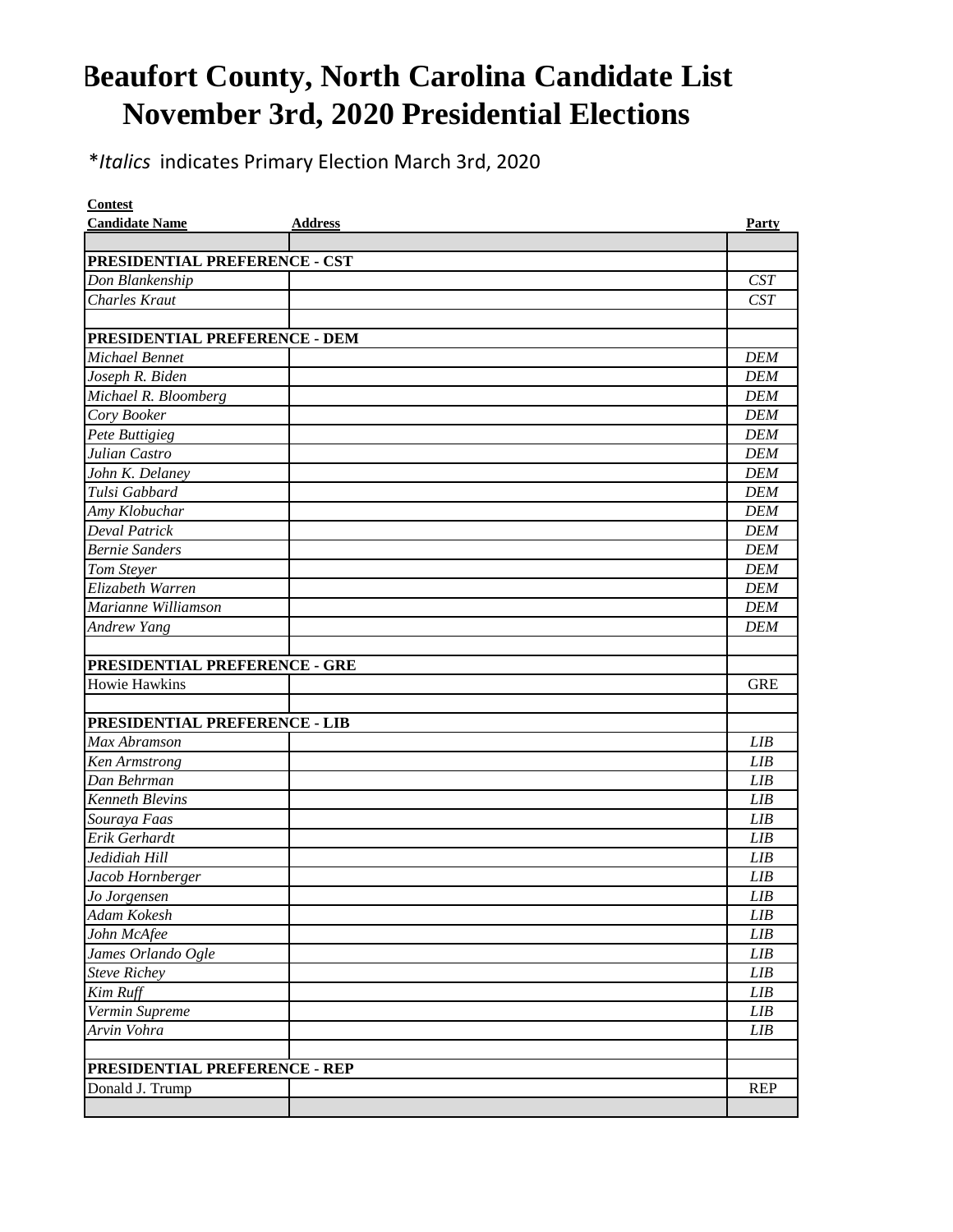| <b>US SENATE - CST</b>                          |                                                                                  |                          |
|-------------------------------------------------|----------------------------------------------------------------------------------|--------------------------|
| Kevin E. Hayes                                  | 416 S WEST CENTER ST FAISON, NC 28341                                            | <b>CST</b>               |
|                                                 |                                                                                  |                          |
| <b>US SENATE - DEM</b>                          |                                                                                  |                          |
| Trevor M. Fuller                                | 13423 WHITECASTLE CT CHARLOTTE, NC 28277                                         | <b>DEM</b>               |
| <b>Steve Swenson</b>                            | 58 WALNUT GROVE DR BUNNLEVEL, NC 28323                                           | <b>DEM</b>               |
| Cal Cunningham                                  | 225 HAWTHORNE RD RALEIGH, NC 27605                                               | <b>DEM</b>               |
| Atul Goel                                       | 4409 KNIGHTSBRIDGE WAY RALEIGH, NC 27604                                         | <b>DEM</b>               |
| Erica D. Smith                                  | 359 SPRING GARDEN LN HENRICO, NC 27842                                           | <b>DEM</b>               |
|                                                 |                                                                                  |                          |
| <b>US SENATE - LIB</b>                          |                                                                                  |                          |
| Shannon W. Bray                                 | 215 MYSTIC PINE PL APEX, NC 27539                                                | <b>LIB</b>               |
|                                                 |                                                                                  |                          |
| <b>US SENATE - REP</b>                          |                                                                                  |                          |
| <b>Thom Tillis</b>                              | 16116 NORTH POINT RD HUNTERSVILLE, NC 28078                                      | <b>REP</b>               |
| Paul Wright                                     | 110 CAROLINA AVE MT OLIVE, NC 28365                                              | <b>REP</b>               |
| Sharon Y. Hudson                                | 15715 CARLEY COMMONS LN DAVIDSON, NC 28036                                       | <b>REP</b>               |
| Larry Holmquist                                 | 4902 TOWNE RIDGE DR GREENSBORO, NC 27455                                         | <b>REP</b>               |
|                                                 |                                                                                  |                          |
|                                                 | US HOUSE OF REPRESENTATIVES DISTRICT 03 - DEM                                    |                          |
| Daryl Farrow                                    | 110 LOWER ST TRENTON, NC 28585                                                   | <b>DEM</b>               |
|                                                 |                                                                                  |                          |
| US HOUSE OF REPRESENTATIVES DISTRICT 03 - REP   |                                                                                  |                          |
| <b>Greg Murphy</b>                              | 502 QUEEN ANNES RD GREENVILLE, NC 27858                                          | <b>REP</b>               |
|                                                 |                                                                                  |                          |
| <b>NC GOVERNOR - CST</b>                        |                                                                                  |                          |
| Al Pisano                                       | 6901 HILLSWICK DR CHARLOTTE, NC 28215                                            | <b>CST</b>               |
|                                                 |                                                                                  |                          |
| <b>NC GOVERNOR - DEM</b>                        |                                                                                  |                          |
| Roy Cooper                                      | 1209 PARK DR RALEIGH, NC 27605                                                   | DEM                      |
| <b>Ernest T. Reeves</b>                         | 3013 NOAH CT GREENVILLE, NC 27834                                                | DEM                      |
|                                                 |                                                                                  |                          |
| <b>NC GOVERNOR - LIB</b>                        |                                                                                  |                          |
| Steven J. DiFiore                               | 6817 FISHER'S FARM LN UNIT C1 CHARLOTTE, NC 28277                                | <b>LIB</b>               |
|                                                 |                                                                                  |                          |
| <b>NC GOVERNOR - REP</b><br><b>Holly Grange</b> |                                                                                  |                          |
|                                                 |                                                                                  |                          |
|                                                 | 8316 BALD EAGLE LN WILMINGTON, NC 28411                                          | <b>REP</b>               |
| Dan Forest                                      | 1765 IRON MILL DR WENDELL, NC 27591                                              | <b>REP</b>               |
|                                                 |                                                                                  |                          |
| NC LIEUTENANT GOVERNOR - DEM                    |                                                                                  |                          |
| <b>Bill Toole</b>                               | 718 W TRADE ST 506 CHARLOTTE, NC 28202                                           | <b>DEM</b>               |
| Terry Van Duyn                                  | 27 BUSBEE RD ASHEVILLE, NC 28803                                                 | <b>DEM</b>               |
| Yvonne Lewis Holley                             | 1505 TIERNEY CIR RALEIGH, NC 27610                                               | <b>DEM</b>               |
| Chaz Beasley                                    | 11619 HOPHORNBEAM LN CHARLOTTE, NC 28278                                         | <b>DEM</b>               |
| <b>Allen Thomas</b>                             | 310 S STEWART ST RAEFORD, NC 28376                                               | <b>DEM</b>               |
| <b>Ron Newton</b>                               | 5003 VISTAWOOD WAY DURHAM, NC 27713                                              | <b>DEM</b>               |
| <b>NC LIEUTENANT GOVERNOR - REP</b>             |                                                                                  |                          |
|                                                 |                                                                                  |                          |
| Mark Robinson<br>Deborah Cochran                | 4015 SASSAFRAS CT GREENSBORO, NC 27410                                           | <b>REP</b><br><b>REP</b> |
|                                                 | 527 ALLRED MILL RD MOUNT AIRY, NC 27030                                          | <b>REP</b>               |
| Andy Wells                                      | 945 18TH AV CIR NW HICKORY, NC 28601<br>5508 ERINVALE CT HOLLY SPRINGS, NC 27540 | <b>REP</b>               |
| Greg Gebhardt                                   |                                                                                  | <b>REP</b>               |
| <b>Renee Ellmers</b><br><b>Scott Stone</b>      | 122 KINGSWAY DR DUNN, NC 28334<br>9008 WOODBINE WALK RD 7207 CHARLOTTE, NC 28277 | <b>REP</b>               |
| <b>Buddy Bengel</b>                             | 313 POLLOCK ST A NEW BERN, NC 28560                                              | <b>REP</b>               |
| John L. Ritter                                  | 1168 DOVER CHURCH RD SEAGROVE, NC 27341                                          | REP                      |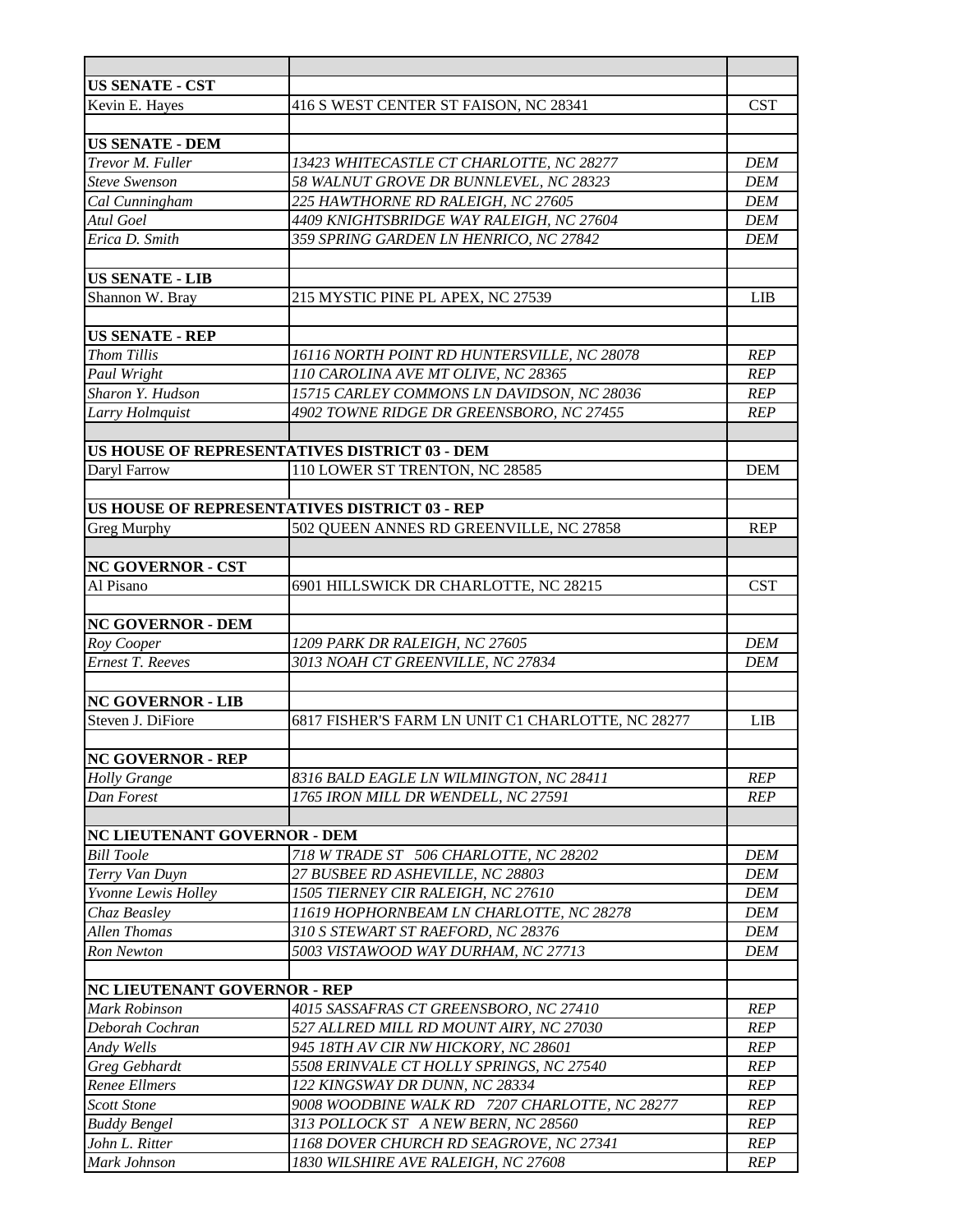| NC ATTORNEY GENERAL - DEM            |                                                |            |
|--------------------------------------|------------------------------------------------|------------|
| Josh Stein                           | 305 W PARK DR RALEIGH, NC 27605                | <b>DEM</b> |
|                                      |                                                |            |
| <b>NC ATTORNEY GENERAL - REP</b>     |                                                |            |
| Jim O'Neill                          | 375 N PINE VALLEY RD WINSTON SALEM, NC 27104   | <b>REP</b> |
| Sam Hayes                            | PO BOX 99490 RALEIGH, NC 27624                 | <b>REP</b> |
| Christine Mumma                      | 3124 SURREY RD DURHAM, NC 27707                | <b>REP</b> |
|                                      |                                                |            |
| <b>NC AUDITOR - DEM</b>              |                                                |            |
| Beth A. Wood                         | 2109 LANDING WAY RALEIGH, NC 27615             | <b>DEM</b> |
| Luis A. Toledo                       | 4215 SUNSHADOW LN RALEIGH, NC 27613            | <b>DEM</b> |
|                                      |                                                |            |
| <b>NC AUDITOR - REP</b>              |                                                |            |
| Anthony Wayne (Tony) Street          | 1714 STANBURY RD SW SUPPLY, NC 28462           | REP        |
| Tim Hoegemeyer                       | 5437 BRUSHY MEADOWS DR FUQUAY VARINA, NC 27526 | <b>REP</b> |
|                                      |                                                |            |
| NC COMMISSIONER OF AGRICULTURE - DEM |                                                |            |
| Donovan Alexander Watson             | 5749 BARBEE RD DURHAM, NC 27713                | <b>DEM</b> |
| Jenna Wadsworth                      | 300 HORNE ST. APT. 3 RALEIGH, NC 27607         | DEM        |
| <b>Walter Smith</b>                  | 1117 FAIRWAY DR YADKINVILLE, NC 27055          | <b>DEM</b> |
|                                      |                                                |            |
| NC COMMISSIONER OF AGRICULTURE - REP |                                                |            |
| <b>Steve Troxler</b>                 | 7017 CLAYTON RD BROWNS SUMMIT, NC 27214        | <b>REP</b> |
|                                      |                                                |            |
| NC COMMISSIONER OF INSURANCE - DEM   |                                                |            |
| Wayne Goodwin                        | 8306 WYCOMBE LN RALEIGH, NC 27615              | <b>DEM</b> |
|                                      |                                                |            |
| NC COMMISSIONER OF INSURANCE - REP   |                                                |            |
| Mike Causey                          | 2876 CAUSEY LAKE RD GREENSBORO, NC 27406       | <b>REP</b> |
| <b>Ronald Pierce</b>                 | 4917 CEDARFOREST DR CHARLOTTE, NC 28226        | <b>REP</b> |
|                                      |                                                |            |
| NC COMMISSIONER OF LABOR - DEM       |                                                |            |
| Jessica Holmes                       | 1023 BERGMAN DR MORRISVILLE, NC 27560          | <b>DEM</b> |
|                                      |                                                |            |
| NC COMMISSIONER OF LABOR - REP       |                                                |            |
| <b>Pearl Burris Floyd</b>            | 518 E MAIN ST DALLAS, NC 28034                 | REP        |
| Josh Dobson                          | 649 S CREEK RD NEBO, NC 28761                  | <b>REP</b> |
| Chuck Stanley                        | 2537 WALTER TODD RD CLARENDON, NC 28432        | <b>REP</b> |
|                                      |                                                |            |
| NC SECRETARY OF STATE - DEM          |                                                |            |
| Elaine Marshall                      | 3800 CAMP MANGUM WYND RALEIGH, NC 27612        | <b>DEM</b> |
|                                      |                                                |            |
| NC SECRETARY OF STATE - REP          |                                                |            |
| Chad Brown                           | 2008 LEE ELLEN CT STANLEY, NC 28164            | <b>REP</b> |
| E.C. Sykes                           | 8604 HARPS MILL RD RALEIGH, NC 27615           | <b>REP</b> |
| Michael LaPaglia                     | 1213 MOCKINGBIRD LN DURHAM, NC 27703           | <b>REP</b> |
|                                      |                                                |            |
|                                      | NC SUPERINTENDENT OF PUBLIC INSTRUCTION - DEM  |            |
| James Barrett                        | 100 MORGAN BLUFF LN CHAPEL HILL, NC 27517      | <b>DEM</b> |
| Constance (Lav) Johnson              | 7824 BELCHESTER CIR CHARLOTTE, NC 28215        | <b>DEM</b> |
| Jen Mangrum                          | 4345 AVENT FERRY RD 2 RALEIGH, NC 27606        | <b>DEM</b> |
| Michael Maher                        | 916 HOSTA VALLEY CT WAKE FOREST, NC 27587      | <b>DEM</b> |
| Keith A. Sutton                      | 4536 DREWBRIDGE WAY RALEIGH, NC 27604          | <b>DEM</b> |
|                                      |                                                |            |
|                                      | NC SUPERINTENDENT OF PUBLIC INSTRUCTION - REP  |            |
| Craig Horn                           | 5909 BLUEBIRD HILL LN MATTHEWS, NC 28104       | <b>REP</b> |
| Catherine Truitt                     | 502 HOLLOWRIDGE CT CARY, NC 27519              | <b>REP</b> |
|                                      |                                                |            |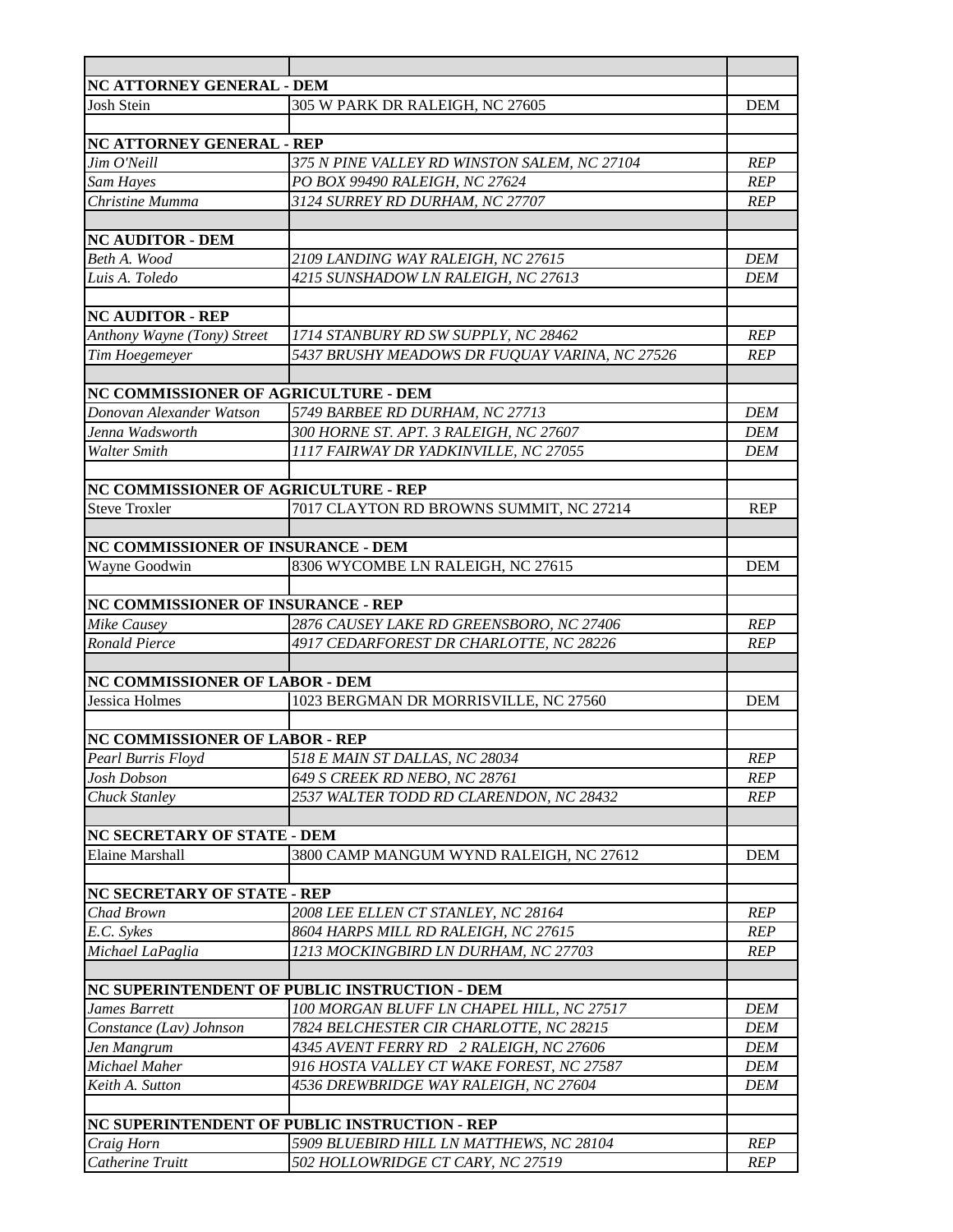| <b>NC TREASURER - DEM</b>                                  |                                                  |            |
|------------------------------------------------------------|--------------------------------------------------|------------|
| Matt Leatherman                                            | 1606 SUNRISE AVE RALEIGH, NC 27608               | <b>DEM</b> |
| Ronnie Chatterji                                           | 113 SAGERVIEW WAY DURHAM, NC 27713               | DEM        |
| Dimple Ajmera                                              | 6528 MATLEA CT CHARLOTTE, NC 28215               | DEM        |
|                                                            |                                                  |            |
| <b>NC TREASURER - REP</b><br>Dale R. Folwell               |                                                  | <b>REP</b> |
|                                                            | 299 S WESTVIEW DR WINSTON SALEM, NC 27104        |            |
|                                                            | NC SUPREME COURT CHIEF JUSTICE SEAT 01 - DEM     |            |
| Cheri Beasley                                              | 305 MEETING HOUSE CIR RALEIGH, NC 27615          | <b>DEM</b> |
|                                                            |                                                  |            |
|                                                            | NC SUPREME COURT CHIEF JUSTICE SEAT 01 - REP     |            |
| Paul Newby                                                 | 6108 CHOWNING CT RALEIGH, NC 27612               | <b>REP</b> |
|                                                            |                                                  |            |
|                                                            | NC SUPREME COURT ASSOCIATE JUSTICE SEAT 02 - DEM |            |
| Lucy Inman                                                 | 2627 DOVER RD RALEIGH, NC 27608                  | <b>DEM</b> |
|                                                            |                                                  |            |
|                                                            | NC SUPREME COURT ASSOCIATE JUSTICE SEAT 02 - REP |            |
| Phil Berger, Jr.                                           | 2107 SUMMIT DR HILLSBOROUGH, NC 27278            | <b>REP</b> |
|                                                            | NC SUPREME COURT ASSOCIATE JUSTICE SEAT 04 - DEM |            |
| Mark Davis                                                 | 7616 RAINWATER RD RALEIGH, NC 27615              | <b>DEM</b> |
|                                                            |                                                  |            |
|                                                            | NC SUPREME COURT ASSOCIATE JUSTICE SEAT 04 - REP |            |
| Tamara Barringer                                           | 311 KELSO CT CARY, NC 27511                      | <b>REP</b> |
|                                                            |                                                  |            |
| NC COURT OF APPEALS JUDGE SEAT 04 - DEM                    |                                                  |            |
| Tricia Shields                                             | 104 ROSSWOOD PL CARY, NC 27513                   | <b>DEM</b> |
|                                                            |                                                  |            |
| NC COURT OF APPEALS JUDGE SEAT 04 - REP                    |                                                  |            |
| April C. Wood                                              | 2080 HUNTINGTON WOODS DR LEXINGTON, NC 27295     | <b>REP</b> |
| NC COURT OF APPEALS JUDGE SEAT 05 - DEM                    |                                                  |            |
| Lora Christine Cubbage                                     | 15 CLOVERFIELD CT GREENSBORO, NC 27406           | <b>DEM</b> |
|                                                            |                                                  |            |
| NC COURT OF APPEALS JUDGE SEAT 05 - REP                    |                                                  |            |
| Fred Gore                                                  | 104 MAHAN ST WHITEVILLE, NC 28472                | <b>REP</b> |
|                                                            |                                                  |            |
| NC COURT OF APPEALS JUDGE SEAT 06 - DEM                    |                                                  |            |
| <b>Gray Styers</b>                                         | 2513 HINTON ST RALEIGH, NC 27612                 | <b>DEM</b> |
|                                                            |                                                  |            |
| NC COURT OF APPEALS JUDGE SEAT 06 - REP                    |                                                  |            |
| Chris Dillon                                               | 900 WESTWOOD DR RALEIGH, NC 27607                | <b>REP</b> |
|                                                            |                                                  |            |
| NC COURT OF APPEALS JUDGE SEAT 07 - DEM<br>Reuben F. Young | 103 HOBBLEBROOK CT CARY, NC 27518                | <b>DEM</b> |
|                                                            |                                                  |            |
| NC COURT OF APPEALS JUDGE SEAT 07 - REP                    |                                                  |            |
| Jeff Carpenter                                             | 8706 HWY 742 MARSHVILLE, NC 28103                | <b>REP</b> |
|                                                            |                                                  |            |
| NC COURT OF APPEALS JUDGE SEAT 13 - DEM                    |                                                  |            |
| Chris Brook                                                | 1104 SOURWOOD CIR CHAPEL HILL, NC 27517          | <b>DEM</b> |
|                                                            |                                                  |            |
| NC COURT OF APPEALS JUDGE SEAT 13 - REP                    |                                                  |            |
| Jefferson G. Griffin                                       | 2725 ANDERSON DR RALEIGH, NC 27608               | <b>REP</b> |